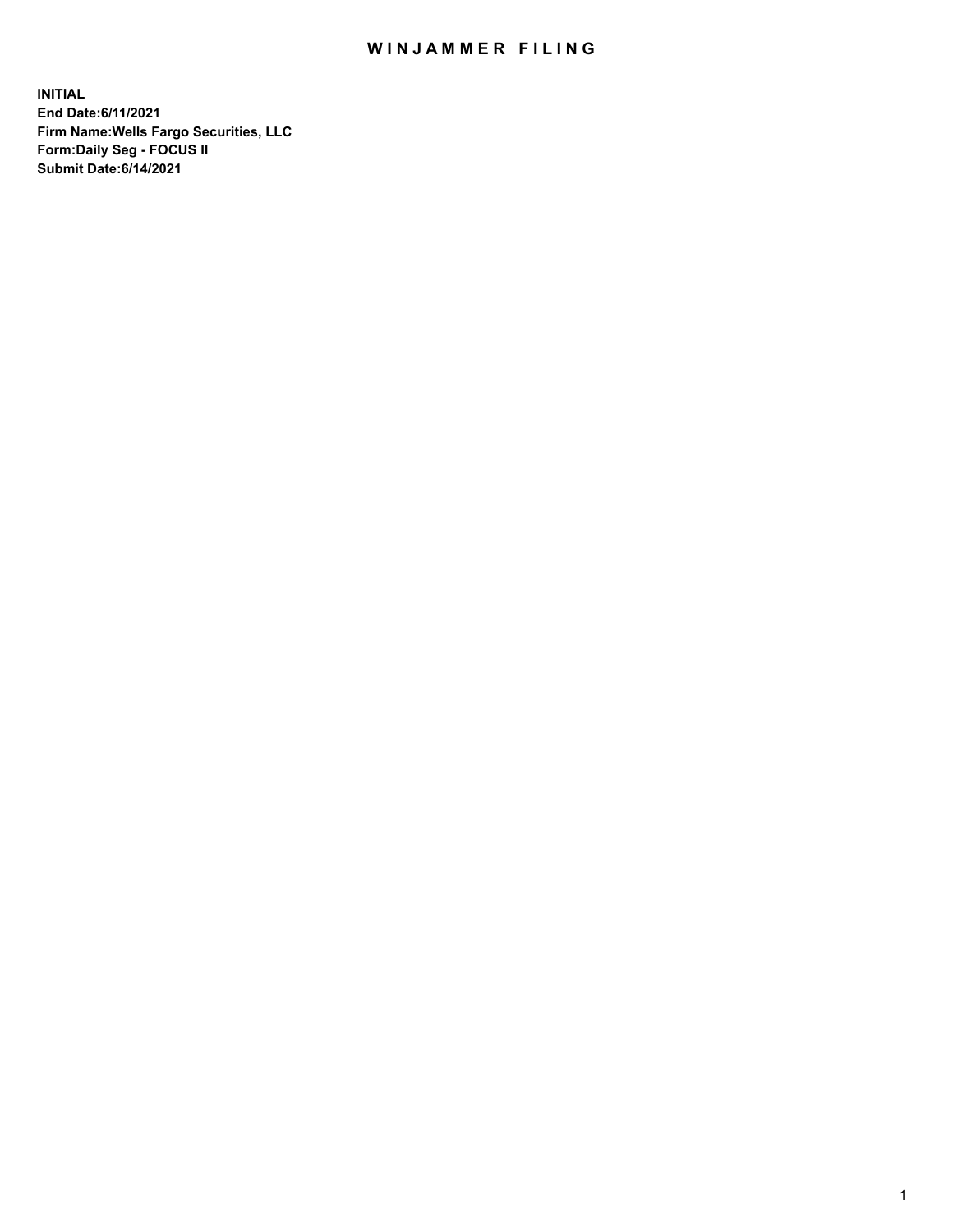**INITIAL End Date:6/11/2021 Firm Name:Wells Fargo Securities, LLC Form:Daily Seg - FOCUS II Submit Date:6/14/2021 Daily Segregation - Cover Page**

| Name of Company                                                                                                                                                                                                                                                                                                                | <b>Wells Fargo Securities LLC</b>                                           |
|--------------------------------------------------------------------------------------------------------------------------------------------------------------------------------------------------------------------------------------------------------------------------------------------------------------------------------|-----------------------------------------------------------------------------|
| <b>Contact Name</b>                                                                                                                                                                                                                                                                                                            | <b>James Gnall</b>                                                          |
| <b>Contact Phone Number</b>                                                                                                                                                                                                                                                                                                    | 917-699-6822                                                                |
| <b>Contact Email Address</b>                                                                                                                                                                                                                                                                                                   | james.w.gnall@wellsfargo.com                                                |
| FCM's Customer Segregated Funds Residual Interest Target (choose one):<br>a. Minimum dollar amount: ; or<br>b. Minimum percentage of customer segregated funds required:% ; or<br>c. Dollar amount range between: and; or<br>d. Percentage range of customer segregated funds required between: % and %.                       | 270,000,000<br>$\underline{\mathbf{0}}$<br>0 <sub>0</sub><br>0 <sub>0</sub> |
| FCM's Customer Secured Amount Funds Residual Interest Target (choose one):<br>a. Minimum dollar amount: ; or<br>b. Minimum percentage of customer secured funds required:%; or<br>c. Dollar amount range between: and; or<br>d. Percentage range of customer secured funds required between: % and %.                          | 40,000,000<br>$\overline{\mathbf{0}}$<br>00<br>0 <sub>0</sub>               |
| FCM's Cleared Swaps Customer Collateral Residual Interest Target (choose one):<br>a. Minimum dollar amount: ; or<br>b. Minimum percentage of cleared swaps customer collateral required:% ; or<br>c. Dollar amount range between: and; or<br>d. Percentage range of cleared swaps customer collateral required between:% and%. | 400,000,000<br><u>0</u><br>00<br>00                                         |

Attach supporting documents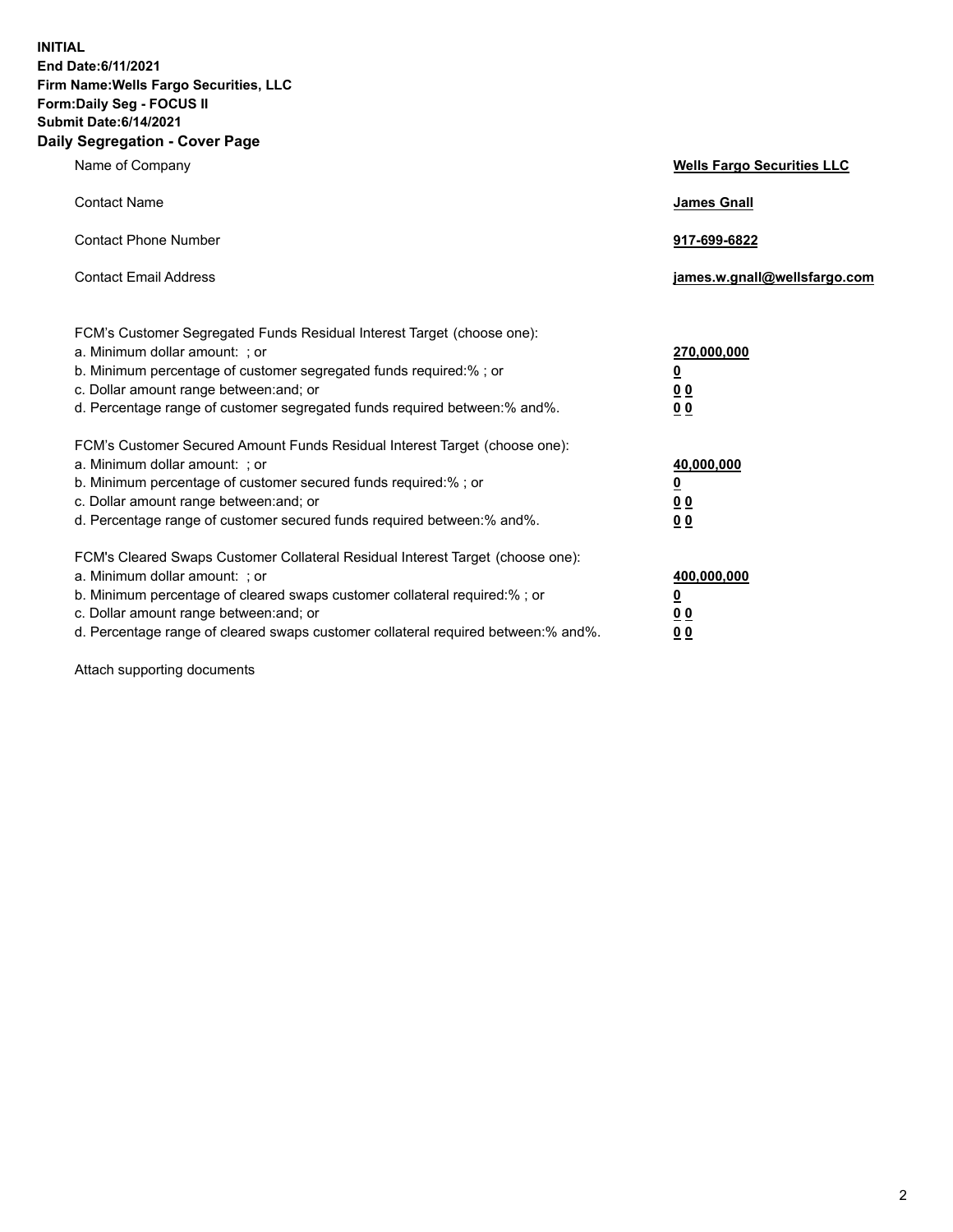**INITIAL End Date:6/11/2021 Firm Name:Wells Fargo Securities, LLC Form:Daily Seg - FOCUS II Submit Date:6/14/2021 Daily Segregation - Secured Amounts**

Foreign Futures and Foreign Options Secured Amounts Amount required to be set aside pursuant to law, rule or regulation of a foreign government or a rule of a self-regulatory organization authorized thereunder 1. Net ledger balance - Foreign Futures and Foreign Option Trading - All Customers A. Cash **208,617,292** [7315] B. Securities (at market) **220,043,787** [7317] 2. Net unrealized profit (loss) in open futures contracts traded on a foreign board of trade **64,416,010** [7325] 3. Exchange traded options a. Market value of open option contracts purchased on a foreign board of trade **29** [7335] b. Market value of open contracts granted (sold) on a foreign board of trade **-17,314** [7337] 4. Net equity (deficit) (add lines 1. 2. and 3.) **493,059,804** [7345] 5. Account liquidating to a deficit and account with a debit balances - gross amount **227,067** [7351] Less: amount offset by customer owned securities **-208,194** [7352] **18,873** [7354] 6. Amount required to be set aside as the secured amount - Net Liquidating Equity Method (add lines 4 and 5) 7. Greater of amount required to be set aside pursuant to foreign jurisdiction (above) or line 6. FUNDS DEPOSITED IN SEPARATE REGULATION 30.7 ACCOUNTS 1. Cash in banks

- A. Banks located in the United States **75,700,824** [7500]
- B. Other banks qualified under Regulation 30.7 **61,924,955** [7520] **137,625,779**
- 2. Securities
	- A. In safekeeping with banks located in the United States **116,999,398** [7540]
- B. In safekeeping with other banks qualified under Regulation 30.7 **0** [7560] **116,999,398** [7570]
- 3. Equities with registered futures commission merchants
	-
	-
	- C. Unrealized gain (loss) on open futures contracts **-30,475,958** [7600]
	- D. Value of long option contracts **29** [7610]
	-
- 4. Amounts held by clearing organizations of foreign boards of trade
	- A. Cash **0** [7640]
	- B. Securities **0** [7650]
	- C. Amount due to (from) clearing organization daily variation **0** [7660]
	- D. Value of long option contracts **0** [7670]
	- E. Value of short option contracts **0** [7675] **0** [7680]
- 5. Amounts held by members of foreign boards of trade
	-
	-
	- C. Unrealized gain (loss) on open futures contracts **94,106,587** [7720]
	- D. Value of long option contracts **0** [7730]
	- E. Value of short option contracts **0** [7735] **242,640,236** [7740]
- 6. Amounts with other depositories designated by a foreign board of trade **0** [7760]
- 7. Segregated funds on hand **0** [7765]
- 8. Total funds in separate section 30.7 accounts **623,911,374** [7770]
- 9. Excess (deficiency) Set Aside for Secured Amount (subtract line 7 Secured Statement Page 1 from Line 8)
- 10. Management Target Amount for Excess funds in separate section 30.7 accounts **40,000,000** [7780]
- 11. Excess (deficiency) funds in separate 30.7 accounts over (under) Management Target **90,832,697** [7785]

**0** [7305]

**493,078,677** [7355]

## **493,078,677** [7360]

[7530]

 A. Cash **49,090,086** [7580] B. Securities **108,049,118** [7590] E. Value of short option contracts **-17,314** [7615] **126,645,961** [7620]

 A. Cash **-66,598,331** [7700] B. Securities **215,131,980** [7710] **130,832,697** [7380]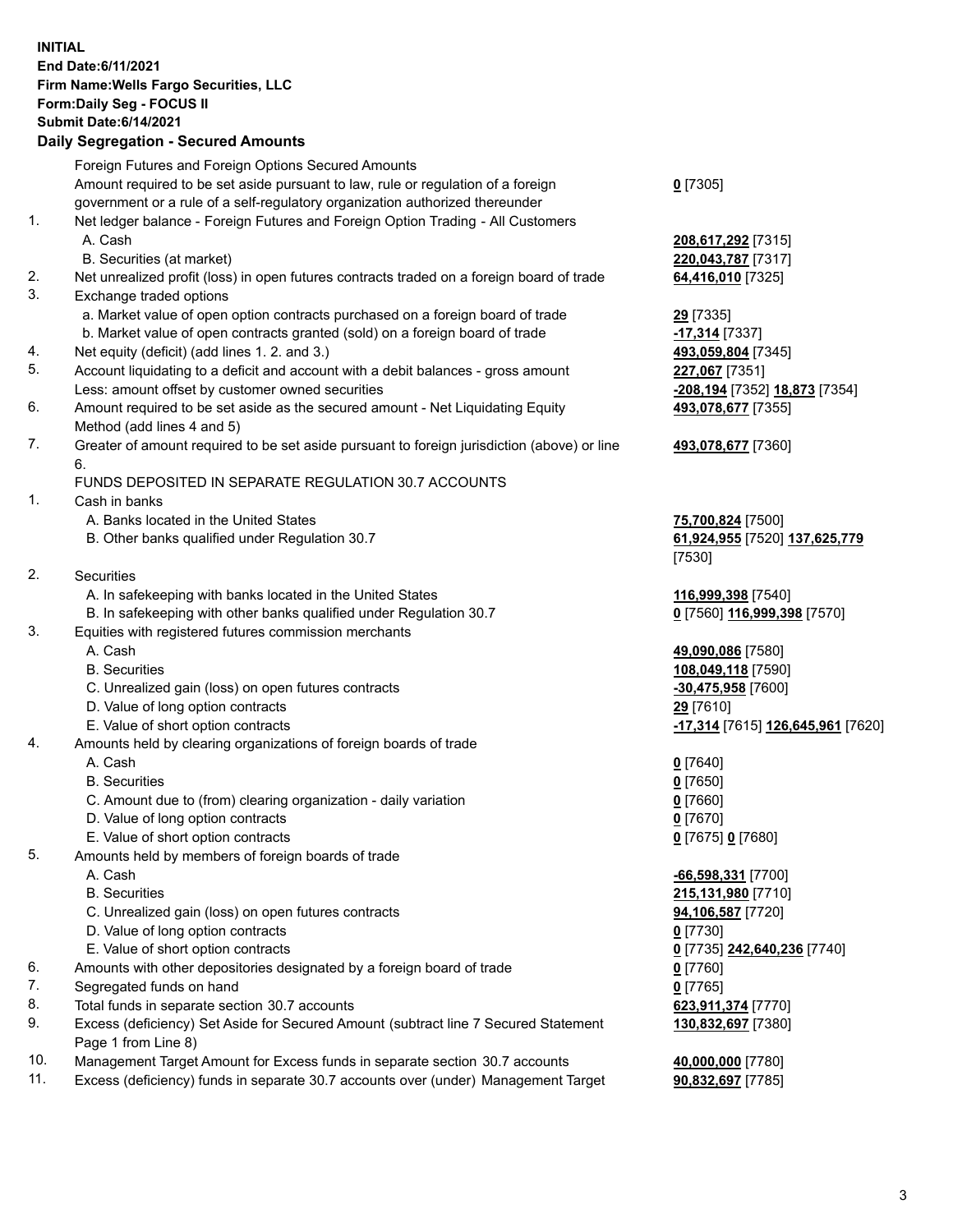**INITIAL End Date:6/11/2021 Firm Name:Wells Fargo Securities, LLC Form:Daily Seg - FOCUS II Submit Date:6/14/2021**

## **Daily Segregation - Segregation Statement**

SEGREGATION REQUIREMENTS(Section 4d(2) of the CEAct)

| 1.  | Net ledger balance                                                                  |                              |
|-----|-------------------------------------------------------------------------------------|------------------------------|
|     | A. Cash                                                                             | 4,020,492,711 [7010]         |
|     | B. Securities (at market)                                                           | 1,971,574,278 [7020]         |
| 2.  | Net unrealized profit (loss) in open futures contracts traded on a contract market  | -1,121,899,030 [7030]        |
| 3.  | Exchange traded options                                                             |                              |
|     | A. Add market value of open option contracts purchased on a contract market         | 994,278,724 [7032]           |
|     | B. Deduct market value of open option contracts granted (sold) on a contract market | -1,106,504,351 [7033]        |
| 4.  | Net equity (deficit) (add lines 1, 2 and 3)                                         | 4,757,942,332 [7040]         |
| 5.  | Accounts liquidating to a deficit and accounts with                                 |                              |
|     | debit balances - gross amount                                                       | 36,504,953 [7045]            |
|     | Less: amount offset by customer securities                                          | -35,013,429 [7047] 1,491,524 |
|     |                                                                                     | [7050]                       |
| 6.  | Amount required to be segregated (add lines 4 and 5)                                | 4,759,433,856 [7060]         |
|     | FUNDS IN SEGREGATED ACCOUNTS                                                        |                              |
| 7.  | Deposited in segregated funds bank accounts                                         |                              |
|     | A. Cash                                                                             | 182,960,331 [7070]           |
|     | B. Securities representing investments of customers' funds (at market)              | 40,038,209 [7080]            |
|     | C. Securities held for particular customers or option customers in lieu of cash (at | 900,981,800 [7090]           |
|     | market)                                                                             |                              |
| 8.  | Margins on deposit with derivatives clearing organizations of contract markets      |                              |
|     | A. Cash                                                                             | 1,723,666,236 [7100]         |
|     | B. Securities representing investments of customers' funds (at market)              | 1,440,651,431 [7110]         |
|     | C. Securities held for particular customers or option customers in lieu of cash (at | 1,070,592,478 [7120]         |
|     | market)                                                                             |                              |
| 9.  | Net settlement from (to) derivatives clearing organizations of contract markets     | 9,377,512 [7130]             |
| 10. | Exchange traded options                                                             |                              |
|     | A. Value of open long option contracts                                              | 994,278,724 [7132]           |
|     | B. Value of open short option contracts                                             | <u>-1,106,504,351</u> [7133] |
| 11. | Net equities with other FCMs                                                        |                              |
|     | A. Net liquidating equity                                                           | $0$ [7140]                   |
|     | B. Securities representing investments of customers' funds (at market)              | $0$ [7160]                   |
|     | C. Securities held for particular customers or option customers in lieu of cash (at | $0$ [7170]                   |
|     | market)                                                                             |                              |
| 12. | Segregated funds on hand                                                            | $0$ [7150]                   |
| 13. | Total amount in segregation (add lines 7 through 12)                                | 5,256,042,370 [7180]         |
| 14. | Excess (deficiency) funds in segregation (subtract line 6 from line 13)             | 496,608,514 [7190]           |
| 15. | Management Target Amount for Excess funds in segregation                            | 270,000,000 [7194]           |
| 16. | Excess (deficiency) funds in segregation over (under) Management Target Amount      | 226,608,514 [7198]           |
|     | Excess                                                                              |                              |